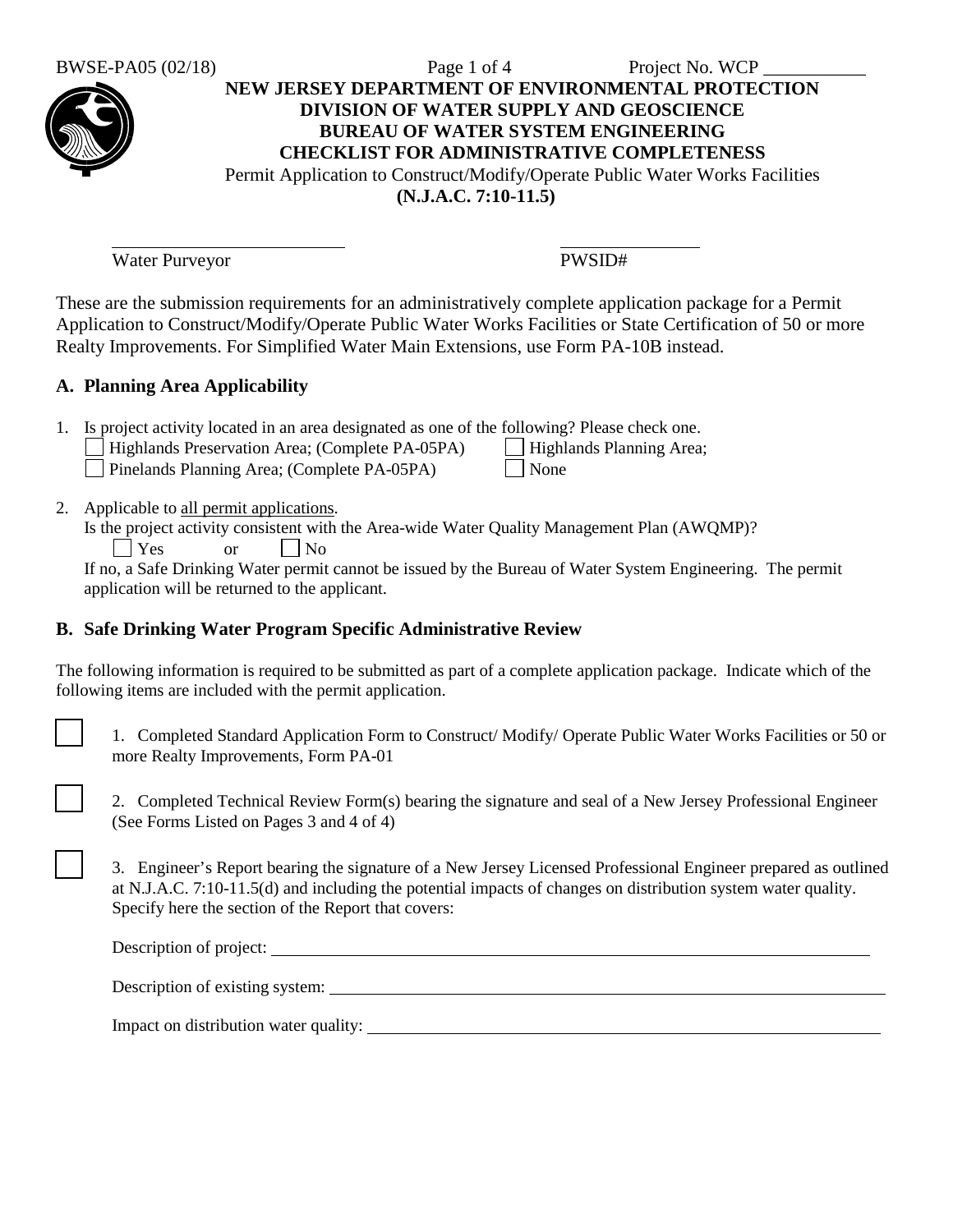| 4. One (1) set of Technical Specifications bearing the signature and seal of a New Jersey Licensed Professional<br>Engineer prepared as outlined at N.J.A.C. 7:10-11.5(h).<br>Specify here the section of the Specifications that covers:                                                                                                                                                                                                                                                                                                                           |
|---------------------------------------------------------------------------------------------------------------------------------------------------------------------------------------------------------------------------------------------------------------------------------------------------------------------------------------------------------------------------------------------------------------------------------------------------------------------------------------------------------------------------------------------------------------------|
|                                                                                                                                                                                                                                                                                                                                                                                                                                                                                                                                                                     |
| 5. One (1) set of plans bearing the signature and seal of a New Jersey Licensed Professional Engineer prepared as<br>outlined at N.J.A.C. 7:10-11.5(i). Any endorsement shall be Water Supply specific. Endorsements such as "Final<br>for Sewer" are not acceptable for safe drinking water applications.                                                                                                                                                                                                                                                          |
| Plans shall include construction drawings in sufficient detail to facilitate examination of and comprehension of the<br>proposed water system. Therefore, any submission particularly water main extension applications, that includes<br>additional drawings which do not facilitate comprehension of the proposed water system are unlikely to comply<br>with this requirement. Be advised that such applications will be determined Administratively Incomplete for the<br>failure to submit adequate drawings and the drawings will be returned for correction. |
| 6. As per N.J.A.C. 7:10-11.5(n), effective September 1, 2018, the application shall include an electronic copy, in<br>pdf format, of the: Engineer's Report; Technical Specifications; Application including Technical Review Forms<br>and plans. These electronic documents are submitted on CD with the application or will send by email<br>(administratively deficient until received) $\Box$                                                                                                                                                                   |
| 7. Total estimated cost of construction of the proposed water system (where applicable include engineering and<br>legal fees, land acquisition, and the estimated cost of all water related infrastructure); and the proposed water<br>system infrastructure pursuant to N.J.A.C. 7:10-11.5(d)9.                                                                                                                                                                                                                                                                    |
| 8. PA-01C – Fee Calculation form -Permit application review fee to be calculated as per N.J.A.C. 7:10-15.3                                                                                                                                                                                                                                                                                                                                                                                                                                                          |
| Check made payable to "Treasurer, State of New Jersey" for the full application review fee.<br>9.                                                                                                                                                                                                                                                                                                                                                                                                                                                                   |
| 10. Include a check mark to verify that the GIS map submitted with this application includes the existing and<br>proposed:                                                                                                                                                                                                                                                                                                                                                                                                                                          |
| Water system sources $\Box$ Treatment $\Box$ Distribution $\Box$ Distribution facilities $\Box$ Water service area                                                                                                                                                                                                                                                                                                                                                                                                                                                  |
| Or enter the date (in the last 12 months) when the GIS mapping was submitted:                                                                                                                                                                                                                                                                                                                                                                                                                                                                                       |
| As outlined at N.J.A.C. 7:10-11.5(c)6 – digital GIS data submittals shall conform to "Mapping & Digital Data<br>Standards" http://www.nj.gov/dep/gis/assets/NJDEP_GIS_Spatial_Data_Standards_2013.pdf                                                                                                                                                                                                                                                                                                                                                               |
| 11. PA-05E form - For all applications that will include a new demand on the water system, a firm source<br>capacity and allocation analysis must be submitted.                                                                                                                                                                                                                                                                                                                                                                                                     |
| If the firm source capacity and water allocation analysis does not demonstrate that the water system has the ability<br>to serve the proposed project, the permit application will be returned to the applicant.                                                                                                                                                                                                                                                                                                                                                    |

#### **NOTES:**

All application documents are public records. Drawings and documents marked 'Proprietary/confidential' or with other similar restrictions shall not be submitted, or will be returned as administratively deficient, without prior written approval of the Bureau.

Permit Applications shall not be accepted by the Bureau if there are any outstanding Annual Operation Fees.

These forms are revised periodically and in order to avoid the application being deemed Administrative Deficient for using outdated forms, download the most current form from the Division's website [\(http://www.nj.gov/dep/watersupply/dws\\_const.html\)](http://www.nj.gov/dep/watersupply/dws_const.html) for each application submittal. Any submitted form that is more than six months out of date will not be accepted.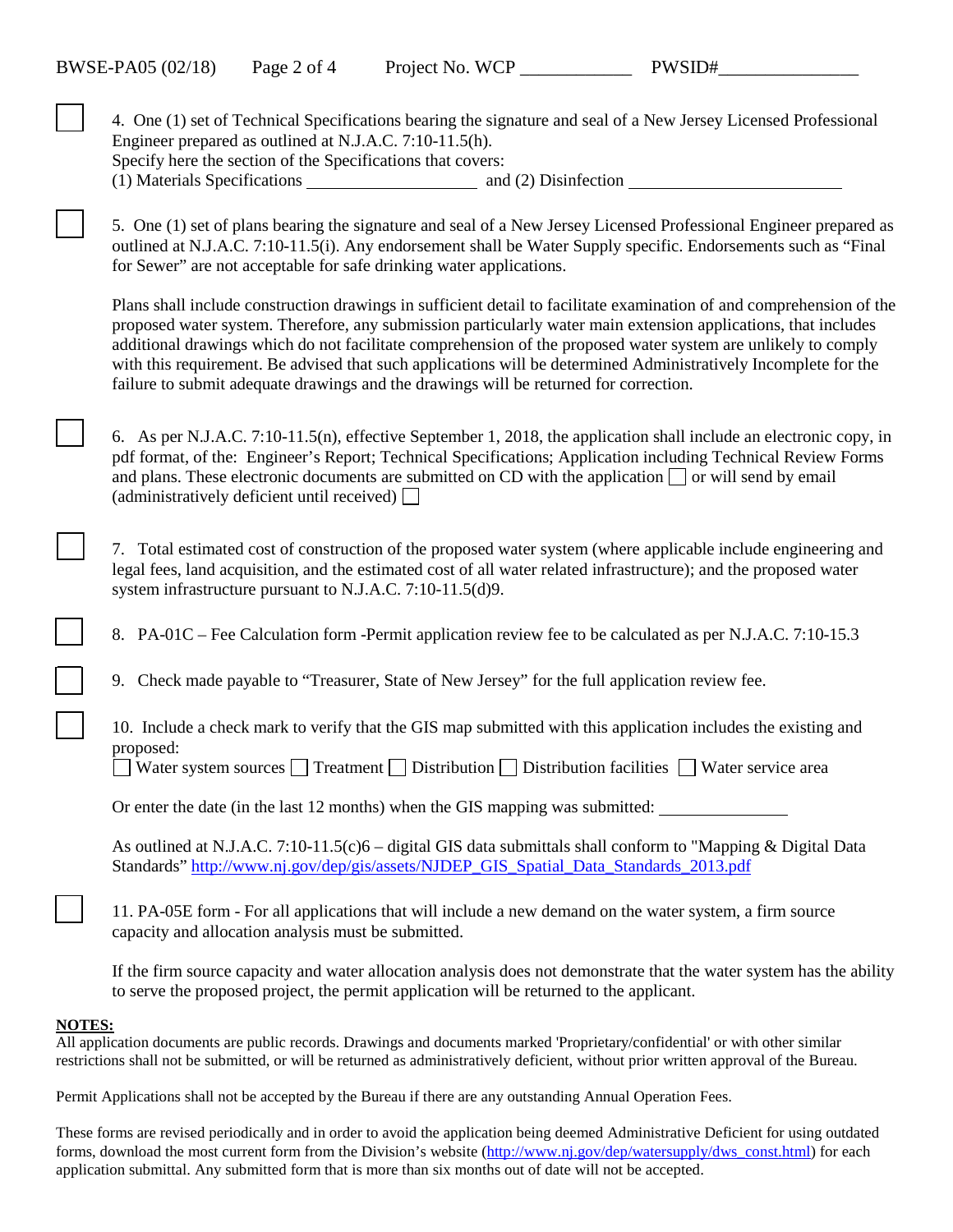# **D. List of Applicable Technical Review Forms**

The following table provides a guide as to the technical review forms to be provided for each permit application type. Indicate on page 4 the forms that are enclosed.

The latest versions of the forms are available at[: http://www.state.nj.us/dep/watersupply/dws\\_const.html](http://www.state.nj.us/dep/watersupply/dws_const.html)

|                     |                 | <b>New Source</b>       |              |                  | Water        |                                 |                         | <b>Distribution</b> |      | <b>New</b>                       |
|---------------------|-----------------|-------------------------|--------------|------------------|--------------|---------------------------------|-------------------------|---------------------|------|----------------------------------|
| Form                | Ground<br>water | <b>Surface</b><br>water | Interconnect | <b>Treatment</b> | main<br>Ext. | <b>Simplified</b><br><b>WMC</b> | <b>Master</b><br>Permit | <b>Storage</b>      | Pump | <b>Public</b><br>water<br>system |
| <b>PA-01</b>        | Yes             | Yes                     | Yes          | Yes              | Yes          | Yes                             | Yes                     | Yes                 | Yes  | Yes                              |
| <b>PA-01C</b>       | Yes             | Yes                     | Yes          | Yes              | Yes          |                                 | Yes                     | Yes                 | Yes  | Yes                              |
| PA 05               | Yes             | Yes                     | Yes          | Yes              | Yes          |                                 | Yes                     | Yes                 | Yes  | Yes                              |
| <b>PA 05E</b>       |                 |                         |              |                  | Yes          | Yes                             | Yes                     |                     |      | Yes                              |
| PA <sub>05PA</sub>  | A1              | A1                      | A1           | A1               | A1           |                                 | A1                      | A1                  | A1   | A1                               |
| PA 06               |                 |                         |              | Yes              |              |                                 |                         |                     |      | Yes                              |
| <b>PA 06WQ</b>      | Yes             | Yes                     | Yes          | Yes              | Yes          |                                 | Yes                     | Yes                 | Yes  |                                  |
| PA 07               | Yes             |                         |              |                  |              |                                 |                         |                     |      |                                  |
| <b>PA08</b>         |                 | Yes                     |              |                  |              |                                 |                         |                     |      |                                  |
| <b>PA 08A</b>       |                 | Yes                     |              |                  |              |                                 |                         |                     |      |                                  |
| <b>PA 08B</b>       |                 | Yes                     |              |                  |              |                                 |                         |                     |      |                                  |
| PA 09               |                 |                         |              | If applicable    |              |                                 |                         |                     | Yes  |                                  |
| <b>PA 10</b>        |                 |                         | Yes          |                  | Yes          |                                 |                         |                     |      | Yes                              |
| <b>PA 10A</b>       |                 |                         |              |                  |              |                                 | Yes                     |                     |      |                                  |
| <b>PA 10B</b>       |                 |                         |              |                  |              | Yes                             |                         |                     |      |                                  |
| PA 10DET            |                 |                         |              |                  | Yes          |                                 |                         |                     |      |                                  |
| <b>PA11</b>         |                 |                         |              |                  |              |                                 |                         | Yes                 |      |                                  |
| <b>PA12</b>         |                 |                         |              | Yes              |              |                                 |                         |                     |      |                                  |
| PA <sub>12</sub> CC |                 |                         |              | If CC            |              |                                 |                         |                     |      |                                  |
| PA 13               |                 |                         |              | If applicable    |              |                                 |                         |                     |      |                                  |
| $PA$ 14             |                 |                         |              | If applicable    |              |                                 |                         |                     |      |                                  |
| <b>PA 15A</b>       |                 |                         |              | If applicable    |              |                                 |                         |                     |      |                                  |
| <b>PA 15F</b>       |                 |                         |              | If applicable    |              |                                 |                         |                     |      |                                  |
| <b>PA 15G</b>       |                 |                         |              | If applicable    |              |                                 |                         |                     |      |                                  |
| <b>PA 15H</b>       |                 |                         |              | If applicable    |              |                                 |                         |                     |      |                                  |
| PA 16               |                 |                         |              | Yes              |              |                                 |                         |                     |      |                                  |
| PA 17               |                 |                         |              | If applicable    |              |                                 |                         |                     |      |                                  |
| <b>PA18</b>         |                 |                         |              |                  |              |                                 |                         |                     |      | Yes                              |
| DWS-GWR 4log        |                 |                         |              | 4 log            |              |                                 |                         |                     |      |                                  |
| Well                |                 |                         |              |                  |              |                                 |                         |                     |      |                                  |
| Vulnerability       | Yes             |                         |              |                  |              |                                 |                         |                     |      |                                  |
| Questionnaire       |                 |                         |              |                  |              |                                 |                         |                     |      |                                  |

Greyed Out rows are currently under development.

| Yes           | $=$ Form is required and omission will result in application being Administratively Deficient.                 |
|---------------|----------------------------------------------------------------------------------------------------------------|
| A1            | $=$ Dependent on the answer to question A1 on page 1                                                           |
| If Applicable | $=$ Dependent on the type of treatment / equipment.                                                            |
| If CC         | $=$ Form is required if treatment process is for mitigating corrosion (such as lead, iron, copper), within the |
|               | distribution system with or without a lead/copper Action Level exceedance.                                     |
| $4 \log$      | $=$ This certification form is required if 4 log virus certification under the Ground Water Rule is required   |
|               | as part of the treatment plant permit.                                                                         |